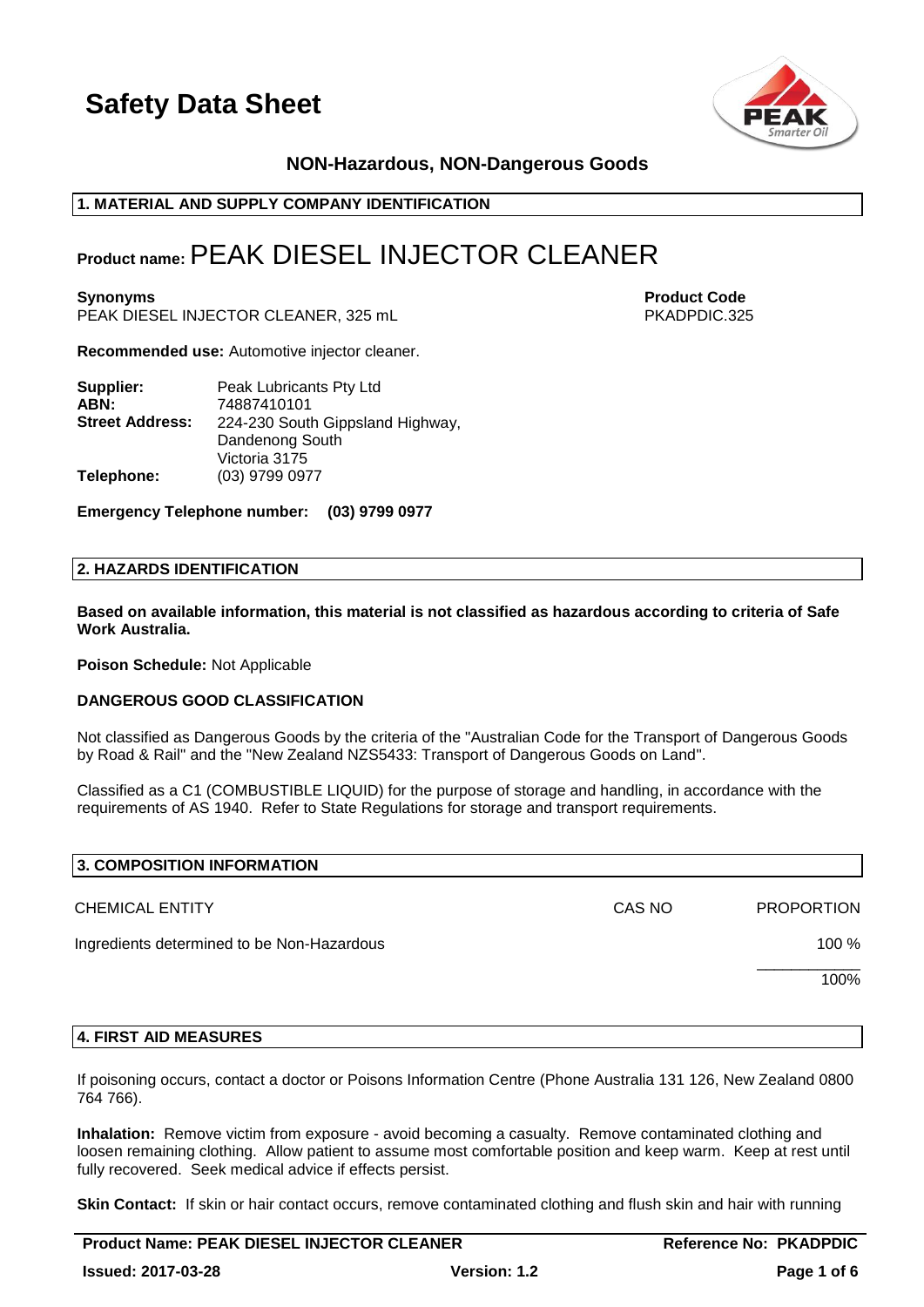

water. If swelling, redness, blistering or irritation occurs seek medical assistance.

**Eye contact:** If in eyes wash out immediately with water. In all cases of eye contamination it is a sensible precaution to seek medical advice.

**Ingestion:** Rinse mouth with water. If swallowed, do NOT induce vomiting. Give a glass of water to drink. Never give anything by the mouth to an unconscious patient. If vomiting occurs give further water. Seek medical advice.

**PPE for First Aiders:** Wear safety shoes, overalls, gloves, safety glasses. Available information suggests that gloves made from nitrile rubber should be suitable for intermittent contact. However, due to variations in glove construction and local conditions, the user should make a final assessment. Always wash hands before smoking, eating, drinking or using the toilet. Wash contaminated clothing and other protective equipment before storing or re-using.

**Notes to physician:** Treat symptomatically.

## **5. FIRE FIGHTING MEASURES**

**Hazchem Code:** Not applicable.

**Suitable extinguishing media:** If material is involved in a fire use water fog (or if unavailable fine water spray), alcohol resistant foam, standard foam, dry agent (carbon dioxide, dry chemical powder).

**Specific hazards: Combustible liquid.** 

**Fire fighting further advice:** On burning or decomposing may emit toxic fumes. Fire fighters to wear selfcontained breathing apparatus and suitable protective clothing if risk of exposure to vapour or products of combustion or decomposition.

## **6. ACCIDENTAL RELEASE MEASURES**

### **SMALL SPILLS**

Wear protective equipment to prevent skin and eye contamination. Avoid inhalation of vapours or dust. Wipe up with absorbent (clean rag or paper towels). Collect and seal in properly labelled containers or drums for disposal.

## **LARGE SPILLS**

Clear area of all unprotected personnel. Slippery when spilt. Avoid accidents, clean up immediately. Wear protective equipment to prevent skin and eye contamination and the inhalation of vapours. Work up wind or increase ventilation. Contain - prevent run off into drains and waterways. Use absorbent (soil, sand or other inert material). Collect and seal in properly labelled containers or drums for disposal. If contamination of crops, sewers or waterways has occurred advise local emergency services.

### **Dangerous Goods - Initial Emergency Response Guide No:** Not applicable

## **7. HANDLING AND STORAGE**

**Handling:** Avoid eye contact and repeated or prolonged skin contact. Avoid inhalation of vapour, mist or aerosols.

**Storage:** Store in a cool, dry, well-ventilated place and out of direct sunlight. Store away from foodstuffs. Store away from incompatible materials described in Section 10. Store away from sources of heat and/or ignition. Keep container standing upright. Keep containers closed when not in use - check regularly for leaks.

Classified as a C1 (COMBUSTIBLE LIQUID) for the purpose of storage and handling, in accordance with the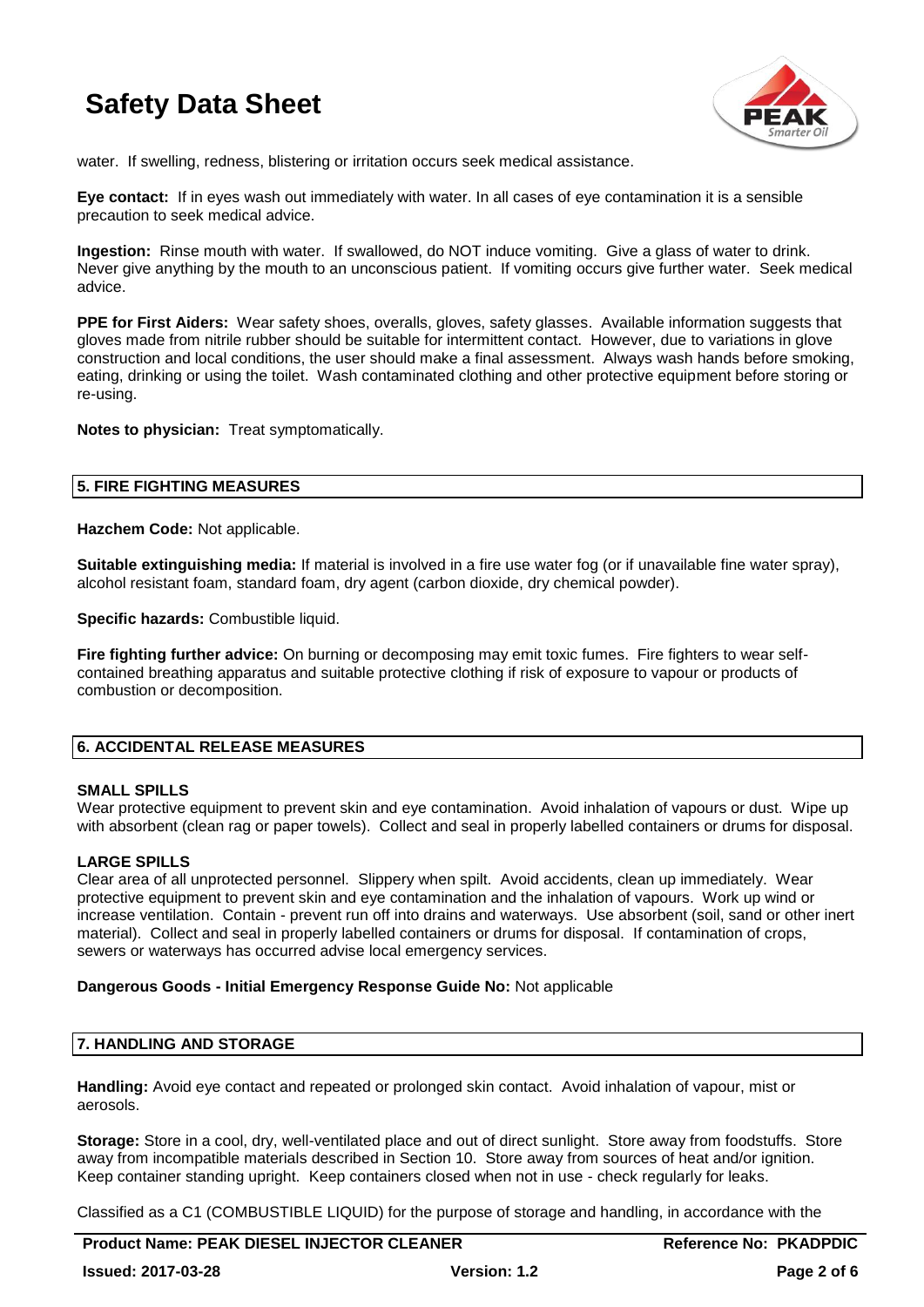

requirements of AS 1940. Refer to State Regulations for storage and transport requirements.

## **8. EXPOSURE CONTROLS / PERSONAL PROTECTION**

**National occupational exposure limits:** No value assigned for this specific material by Safe Work Australia.

**Biological Limit Values:** As per the "National Model Regulations for the Control of Workplace Hazardous Substances (Safe Work Australia)" the ingredients in this material do not have a Biological Limit Allocated.

**Engineering Measures:** Natural ventilation should be adequate under normal use conditions.

**Personal Protection Equipment:** SAFETY SHOES, OVERALLS, GLOVES, SAFETY GLASSES.

Personal protective equipment (PPE) must be suitable for the nature of the work and any hazard associated with the work as identified by the risk assessment conducted.

Wear safety shoes, overalls, gloves, safety glasses. Available information suggests that gloves made from nitrile rubber should be suitable for intermittent contact. However, due to variations in glove construction and local conditions, the user should make a final assessment. Always wash hands before smoking, eating, drinking or using the toilet. Wash contaminated clothing and other protective equipment before storing or re-using.

**Hygiene measures:** Keep away from food, drink and animal feeding stuffs. When using do not eat, drink or smoke. Wash hands prior to eating, drinking or smoking. Avoid contact with clothing. Avoid eye contact and repeated or prolonged skin contact. Avoid inhalation of vapour, mist or aerosols. Ensure that eyewash stations and safety showers are close to the workstation location.

### **9. PHYSICAL AND CHEMICAL PROPERTIES**

| Form:   | Liquid |
|---------|--------|
| Colour: | Clear  |
| Odour:  | Mild   |

**Solubility:** Insoluble in water<br> **Specific Gravity:** And The Contract of the Contract of the Contract of the Contract of the Contract of the Contr<br> **Specific Gravity:** And The Contract of the Contract of the Contract of t **Specific Gravity: Density:** N Av **Relative Vapour Density (air=1):** N Av **Vapour Pressure (20 °C):** N Av **Flash Point (°C):**  $> 75$ **Flammability Limits (%):** N Av **Autoignition Temperature (°C):** N Av **Melting Point/Range (°C):** N Av <br> **Boiling Point/Range (°C):** > 120 **Boiling Point/Range (°C):**<br>pH: **Viscosity:** N App

**pH:** N App

(Typical values only - consult specification sheet)  $N Av = Not available, N App = Not applicable$ 

## **10. STABILITY AND REACTIVITY**

**Chemical stability:** This material is thermally stable when stored and used as directed.

**Conditions to avoid:** Elevated temperatures and sources of ignition.

**Incompatible materials:** Oxidising agents.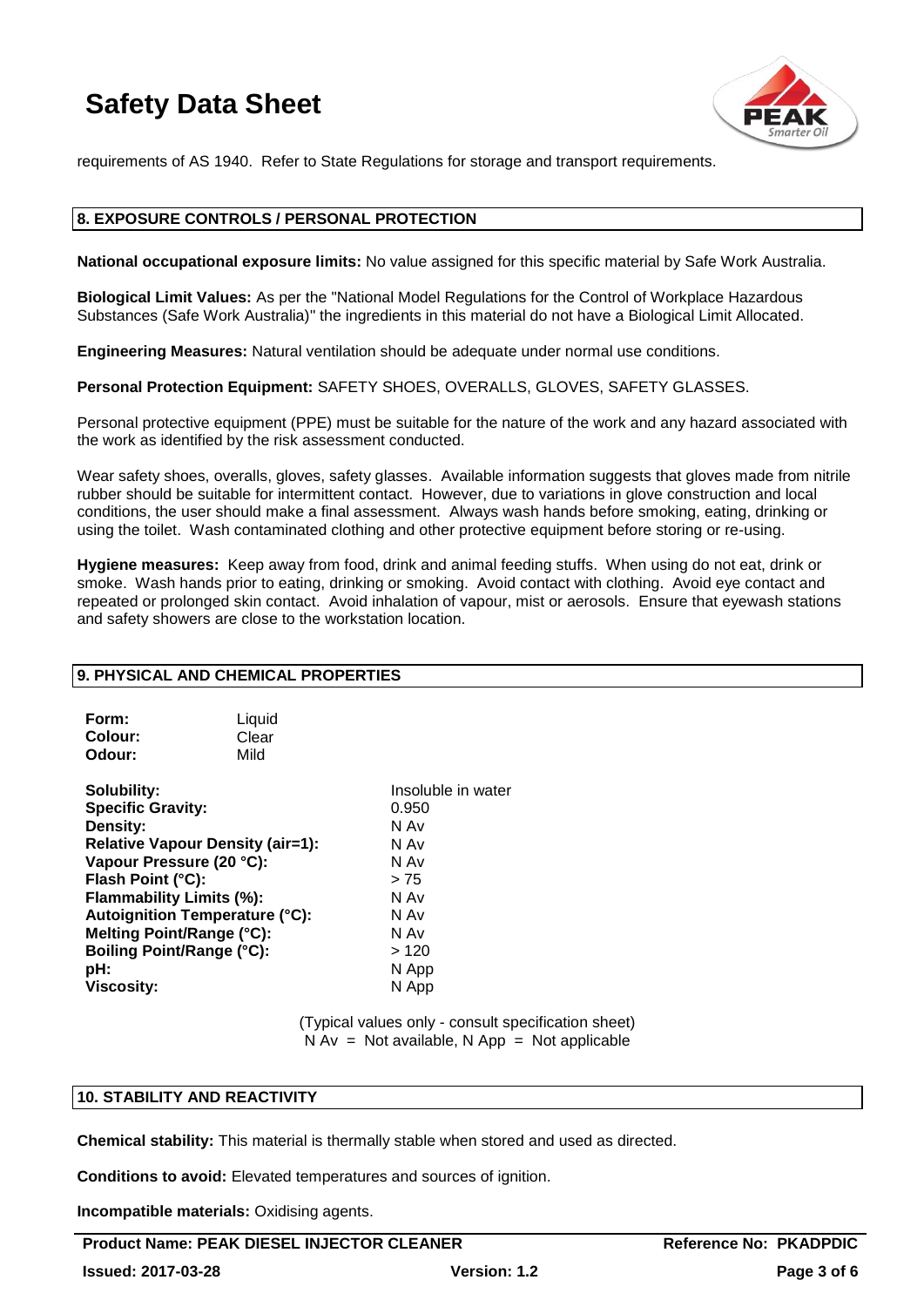

**Hazardous decomposition products:** Oxides of carbon and nitrogen, smoke and other toxic fumes.

**Hazardous reactions:** No known hazardous reactions.

## **11. TOXICOLOGICAL INFORMATION**

No adverse health effects expected if the product is handled in accordance with this Safety Data Sheet and the product label. Symptoms or effects that may arise if the product is mishandled and overexposure occurs are:

### **Acute Effects**

**Inhalation:** Material may be an irritant to mucous membranes and respiratory tract.

**Skin contact:** Contact with skin may result in irritation.

**Ingestion:** Swallowing can result in nausea, vomiting and irritation of the gastrointestinal tract.

**Eye contact:** May be an eye irritant.

### **Acute toxicity**

**Inhalation:** This material has been classified as non-hazardous. Acute toxicity estimate (based on ingredients): LC50 > 20.0 mg/L for vapours or LC50 > 5.0 mg/L for dust and mist or LC50 > 20,000 ppm for gas

**Skin contact:** This material has been classified as non-hazardous. Acute toxicity estimate (based on ingredients): >2,000 mg/Kg bw

**Ingestion:** This material has been classified as non-hazardous. Acute toxicity estimate (based on ingredients): >2,000 mg/Kg bw

**Corrosion/Irritancy:** Eye: this material has been classified as not corrosive or irritating to eyes. Skin: this material has been classified as not corrosive or irritating to skin.

**Sensitisation:** Inhalation: this material has been classified as not a respiratory sensitiser. Skin: this material has been classified as not a skin sensitiser.

**Aspiration hazard:** This material has been classified as non-hazardous.

**Specific target organ toxicity (single exposure):** This material has been classified as non-hazardous.

### **Chronic Toxicity**

**Mutagenicity:** This material has been classified as non-hazardous.

**Carcinogenicity:** This material has been classified as non-hazardous.

**Reproductive toxicity (including via lactation):** This material has been classified as non-hazardous.

**Specific target organ toxicity (repeat exposure):** This material has been classified as non-hazardous.

## **12. ECOLOGICAL INFORMATION**

Avoid contaminating waterways.

**Acute aquatic hazard:** This material has been classified as non-hazardous. Acute toxicity estimate (based on ingredients): >100 mg/L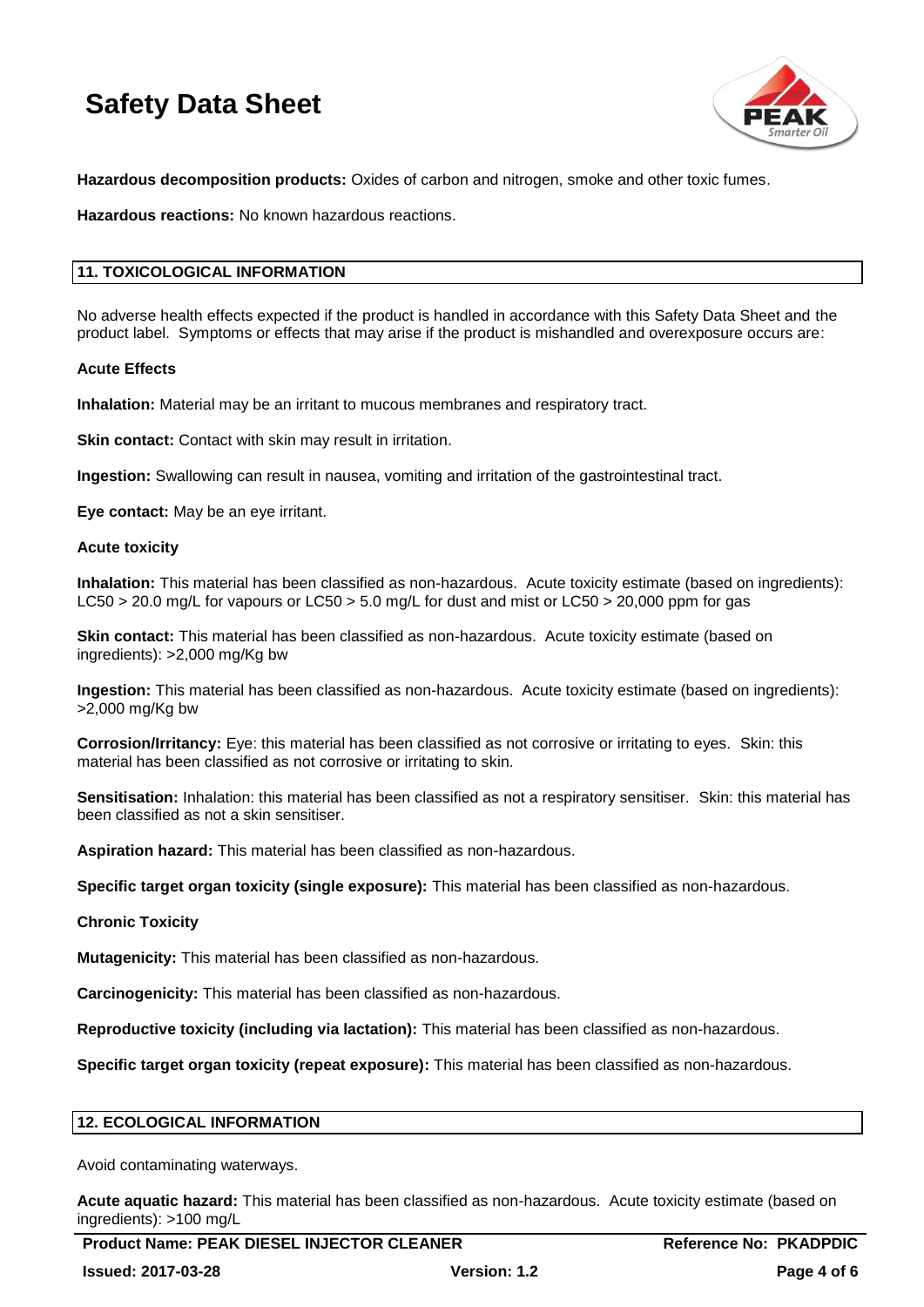

**Long-term aquatic hazard:** This material has been classified as non-hazardous. Non-rapidly or rapidly degradable substance for which there are adequate chronic toxicity data available OR in the absence of chronic toxicity data, Acute toxicity estimate (based on ingredients): >100 mg/L, where the substance is not rapidly degradable and/or BCF  $<$  500 and/or log K<sub>ow</sub>  $<$  4.

**Ecotoxicity:** No information available.

**Persistence and degradability:** No information available.

**Bioaccumulative potential:** No information available.

**Mobility:** No information available.

## **13. DISPOSAL CONSIDERATIONS**

Persons conducting disposal, recycling or reclamation activities should ensure that appropriate personal protection equipment is used, see "Section 8. Exposure Controls and Personal Protection" of this SDS.

If possible material and its container should be recycled. If material or container cannot be recycled, dispose in accordance with local, regional, national and international Regulations.

### **14. TRANSPORT INFORMATION**

## **ROAD AND RAIL TRANSPORT**

Not classified as Dangerous Goods by the criteria of the "Australian Code for the Transport of Dangerous Goods by Road & Rail" and the "New Zealand NZS5433: Transport of Dangerous Goods on Land".

### **MARINE TRANSPORT**

Not classified as Dangerous Goods by the criteria of the International Maritime Dangerous Goods Code (IMDG Code) for transport by sea.

## **AIR TRANSPORT**

Not classified as Dangerous Goods by the criteria of the International Air Transport Association (IATA) Dangerous Goods Regulations for transport by air.

## **15. REGULATORY INFORMATION**

## **This material is not subject to the following international agreements:**

Montreal Protocol (Ozone depleting substances) The Stockholm Convention (Persistent Organic Pollutants) The Rotterdam Convention (Prior Informed Consent) Basel Convention (Hazardous Waste) International Convention for the Prevention of Pollution from Ships (MARPOL)

## **This material/constituent(s) is covered by the following requirements:**

• All components of this product are listed on or exempt from the Australian Inventory of Chemical Substances (AICS).

• All components of this product are listed on or exempt from the New Zealand Inventory of Chemical (NZIoC).

## **16. OTHER INFORMATION**

Reason for issue: Minor Text Changes

**Product Name: PEAK DIESEL INJECTOR CLEANER <b>Reference No: PKADPDIC**